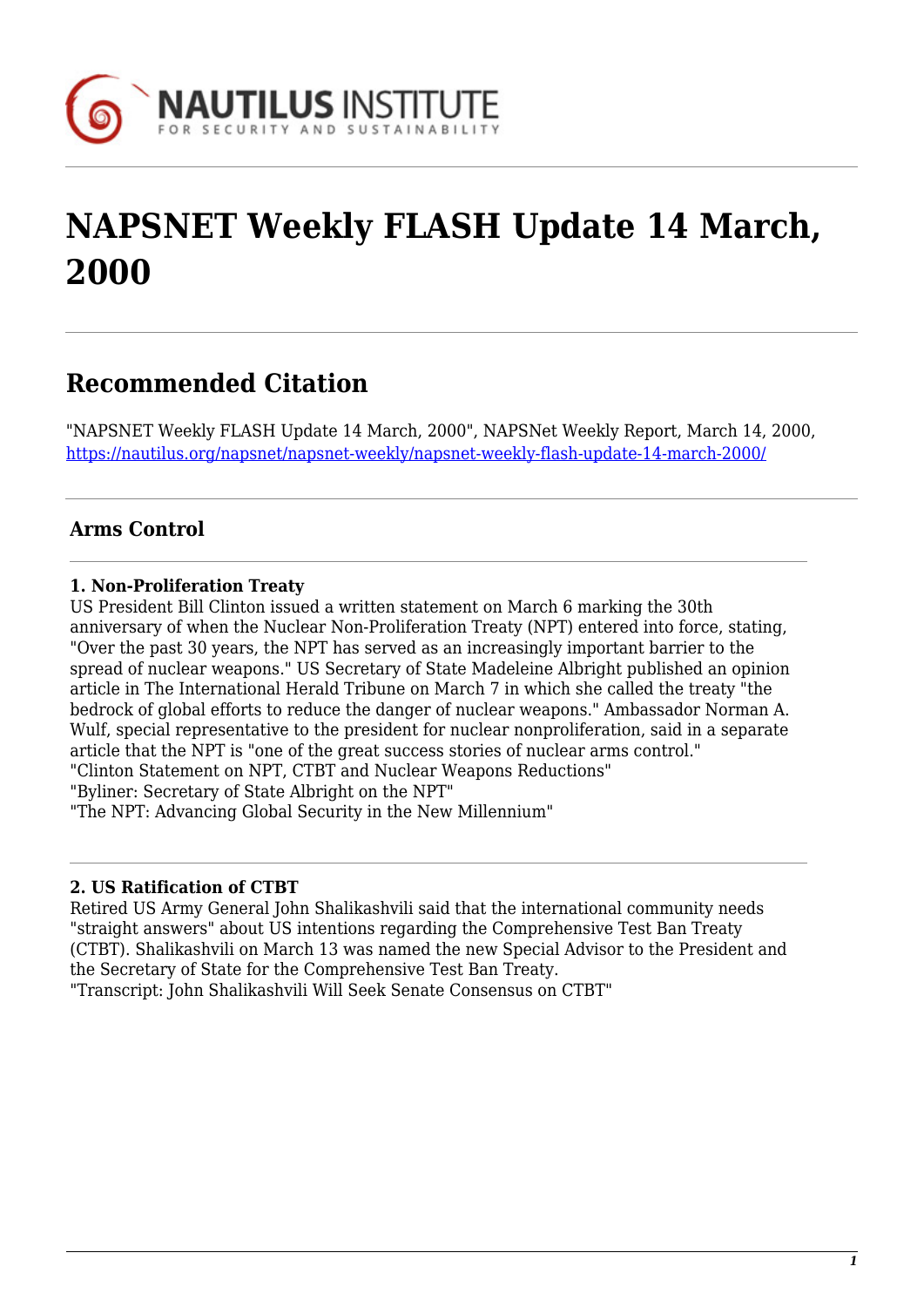#### **3. US-Russia Disarmament Talks**

The Times of India reported that the US has turned down three Russian proposals for a sharp reduction in the number of strategic nuclear warheads each will have in its armory. US State Department spokesman James Rubin stated, "We don't want to go any lower (than 2,000 or 2,500 strategic warheads for each side) because we need these weapons for nuclear deterrence." Russia is ready to go down to 500 strategic warheads but is willing for each side to have 1,000 or 1,500 weapons for the time being.

"US Rejects Russian Proposal For Fewer Nukes"

#### **4. US-Russian Nuclear Waste Cooperation**

The US Department of Energy (DOE) and Russia's Ministry for Atomic Energy signed an agreement to develop and test advanced technologies to remediate high-level nuclear waste in both the US and Russia. The partnership between the Department of Energy's Sandia National Laboratories and the Mining and Chemical Combine, a production facility in Zheleznogorsk, Russia, will begin immediately. A press release by the DOE stated, "The project also advances the Energy Department's Nuclear Cities Initiative by assisting Russia as it downsizes and commercializes its weapons complex."

"U.S.-Russian Cooperation in Closed Nuclear City Expanded"

#### **5. US Nuclear Security**

Robert Ebel, Director of the Energy and National Security program at the Center for Strategic and International Studies, on March 2 testified before the US House of Representatives Armed Services Committee Special Oversight Panel on Department of Energy Reorganization. Ebel commented on the status of the National Nuclear Security Administration.

"Comments on the Status of the National Nuclear Security Administration Department of Energy"

# **Missile Defense**

#### **6. US Radar Facilities**

Basic reports that the future use of radar facilities at a US base in Thule, Greenland for US national missile defense could be blocked by veto from Denmark. Danish Foreign Minister Niels Helveg Petersen stressed his government's desire that use of the radar "not ... be in violation of current international rules."

"Danish Opposition May Impede US National Missile Defense"

#### **7. PRC View of TMD**

Japan's National Institute for Defense Studies on Wednesday dismissed the PRC's criticism of US-Japan joint research on theater missile defense (TMD). It said that the PRC feared that TMD would "undermine its one-sided military advantage over Japan stemming from deployment of ballistic missiles."

This article is available from World News Connection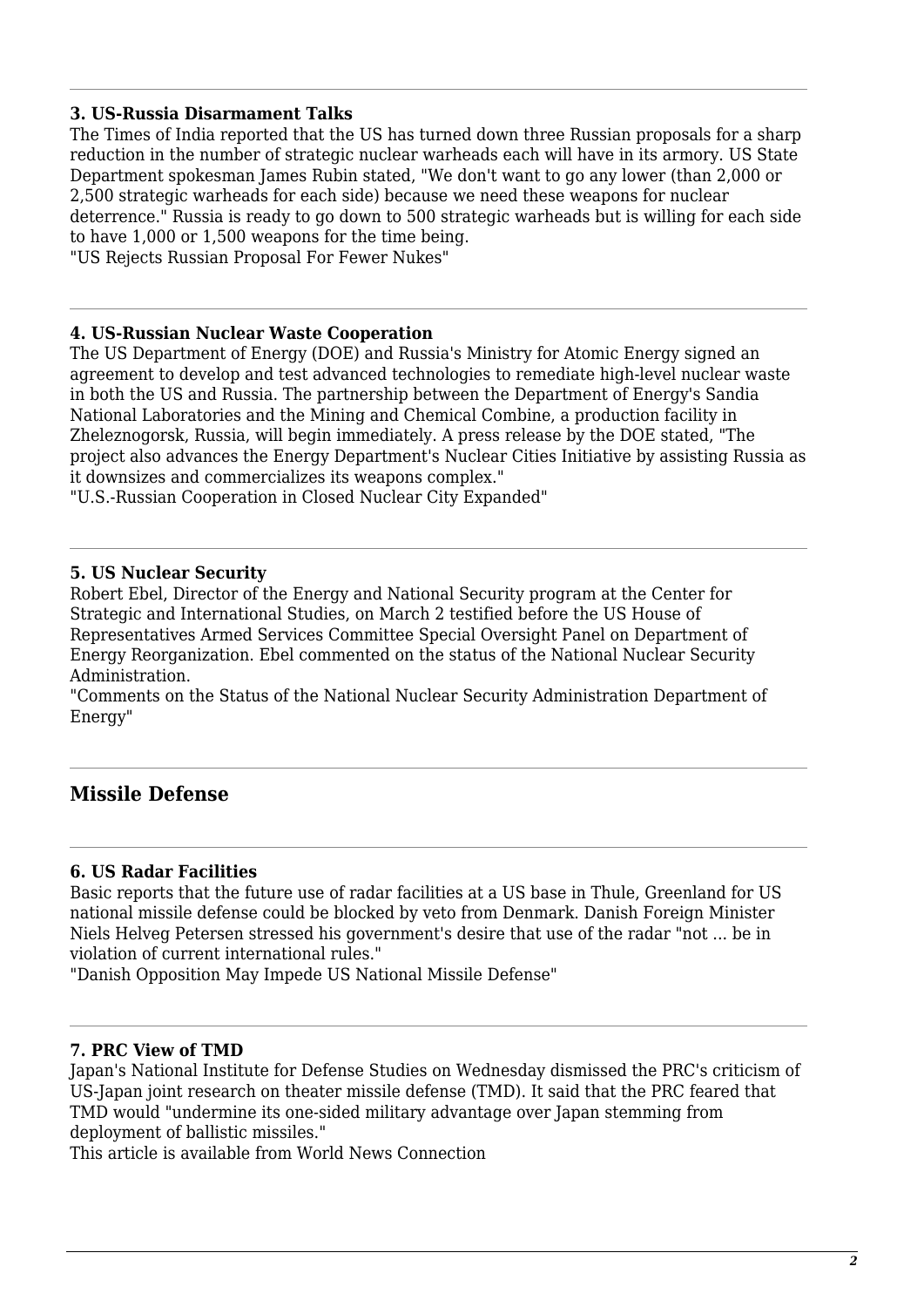# **Weapons of Mass Destruction**

#### **8. Russian Chemical Weapons**

The newsletter of the Organization for the Prohibition of Chemical Weapons, Synthesis, ran an article by staffers from three Russian bureaucracies in its November-December 1999 issue. The authors contend that Russia will be able to finance just 10 percent of the estimated US\$110 million needed to demilitarize former chemical weapons production facilities. "The CBW Chronicle: February 2000, Volume III, Issue 1"

# **NATO**

#### **9. NATO-Russia Relations**

German Defense Minister Rudolf Scharping met with acting Russian President Vladimir Putin, Foreign Minister Igor Ivanov and Defense Minister Igor Sergeyev on February 29 and March 1, before traveling directly to Washington. Stratfor argues that Germany is trying "to play an increasingly precarious balancing game between Russia and NATO in an effort to avoid a costly confrontation." Acting Russian President Vladimir Putin said on March 5 that he would not rule out the possibility of Russia joining NATO, but NATO and the US rejected the offer. Stratfor argues that his comments were "crafted to bait a NATO rejection and ultimately form cracks in the alliance."

"Scharping Trying to Dampen Russian-NATO Rift" "Russia and NATO: Putin's Diplomatic Judo"

#### **10. Baltic Integration into NATO**

Stratfor noted that the Baltic states are seeking closer cooperation with NATO. The article warns, however, that even with the de facto integration of Baltic and Nordic defense forces, Estonia, Latvia and Lithuania could not hold out for long against a determined Russian attack. "Faceoff in the Baltics: NATO Expands the West-Russia Confrontation"

#### **South Asia**

#### **11. Pakistan Participation in NPT**

Pakistan Ambassador to the Conference on Disarmament Munir Akram on Thursday welcomed a call by Norway's Foreign Affairs Minister Knut Vollebaek for a special arms control regime for South Asia, and said that Pakistan was willing to attend a conference on the Nuclear Non-Proliferation Treaty to discuss the issue.

"Pakistan says willing to attend nuclear talks"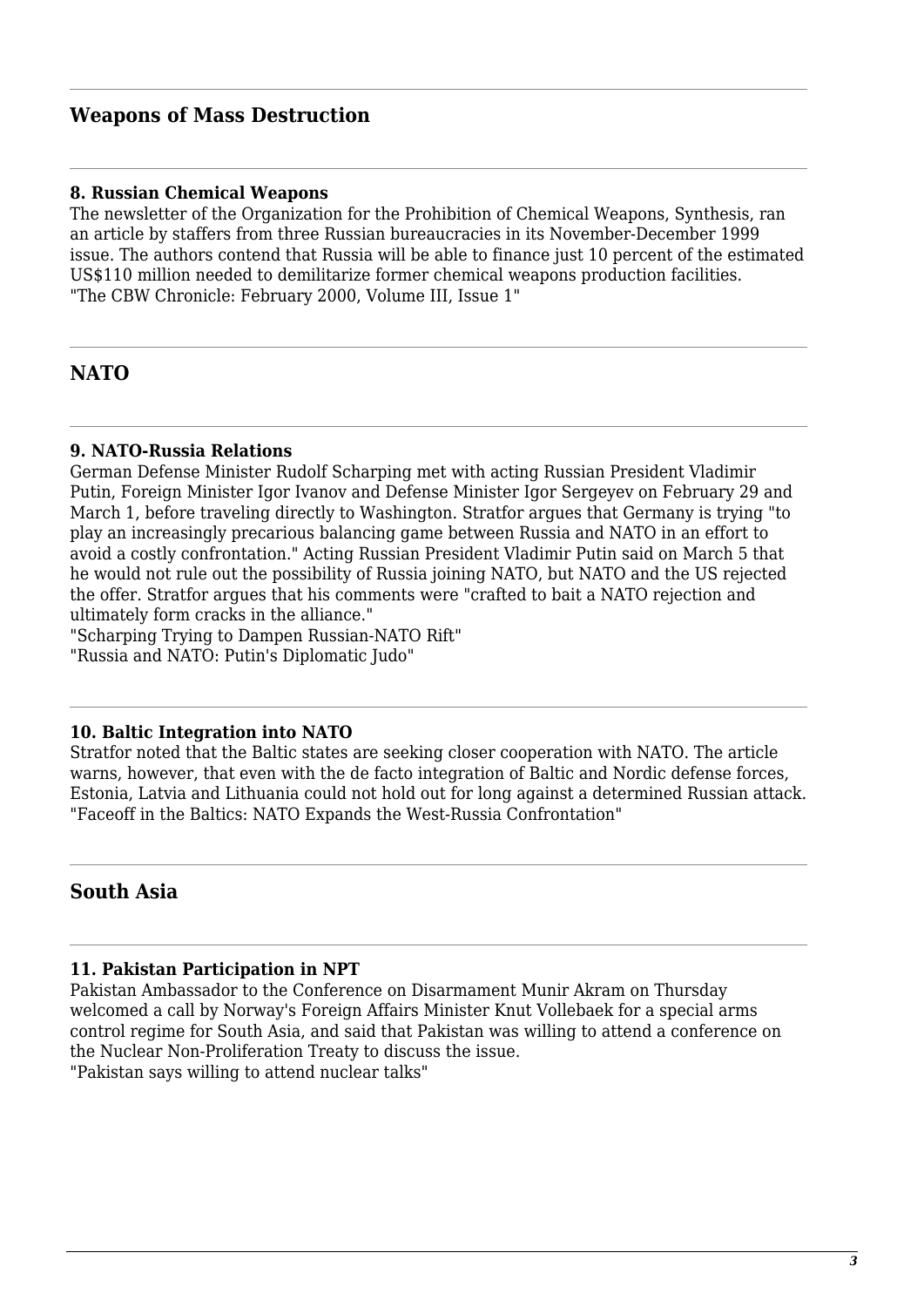#### **12. Clinton's South Asia Trip**

The United States Institute of Peace (USIP) held a panel discussion on South Asian nuclear issues. US Assistant Secretary of State Karl Inderfurth gave an overview of US President Bill Clinton's upcoming trip to South Asia. Senator Sam Brownback addressed US interests and opportunities from a congressional perspective. Discussants included Frank Wisner Vice Chairman, American International Group; Marshall Bouton, Executive Vice President, The Asia Society; Robert Oakley National Defense University; Shirin Tahir-Kheli Director, South Asia Program, Foreign Policy Institute, SAIS; and Ashley Tellis of RAND Corporation "The President's Trip to South Asia & Prospects for Conflict Resolution"

#### **13. Indian Defense Spending**

Jane's Defence Weekly reported that India has increased defense spending by 28.2 percent to Rs585.87 billion (US\$13.94 billion) for Fiscal Year 2000-01. It said that the money, the largest single-year increase in Indian history, will be used to replace obsolete weapon systems and build a credible nuclear deterrent. "India's biggest ever increase in defence spending"

#### **14. PRC-India Security Talks**

Stratfor analyzes the recent PRC-India security talks in Beijing, arguing that they "reflect increasingly common near-term interests; but in the long run divergent strategic interests will likely dampen this burst of cooperation."

"A Shift in Chinese-Indian Relations"

# **Diplomacy**

#### **15. Group of 8 Summit**

Stratfor argues that the Japanese government's recent series of diplomatic overtures toward the PRC and Russia, while ostensibly in preparation for the G-8 summit, are really an attempt to head off a confrontation between those two powers and the US. "Japan Tries to Head Off Controversy at the G-8"

# **Military**

#### **16. PRC Naval Buildup**

The Center for Defense Information argues that, despite recent acquisitions by the PRC People's Liberation Army Navy (PLAN), it has a long way to go before it will become the undisputed naval power in Asia. Besides the US Navy, current realities and long-term trends stand in the way of the PLAN playing a role larger than coastal defense. "Chinese Navy One Of Many Arming Up In Asia"